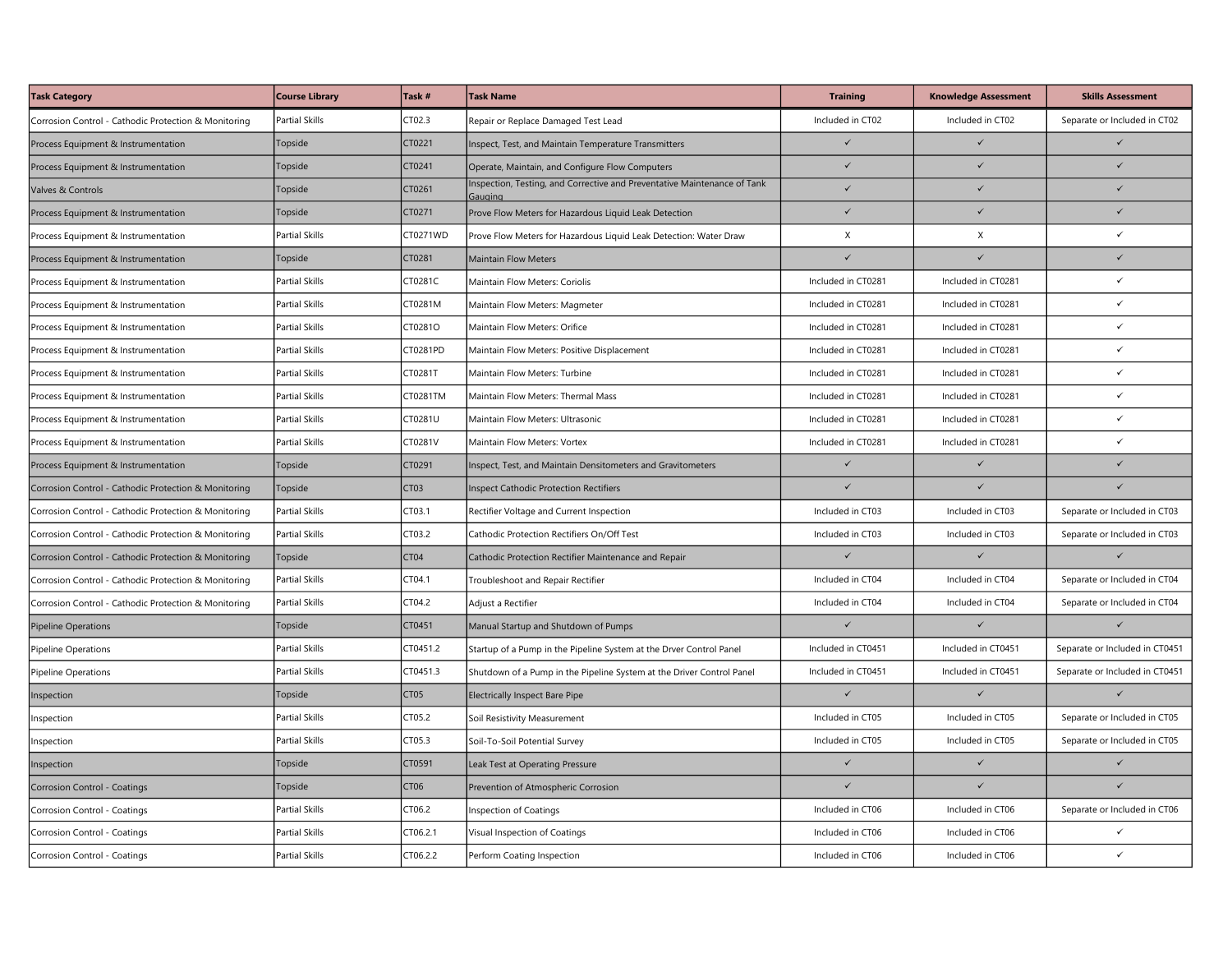| <b>Task Category</b>                                 | <b>Course Library</b> | Task #             | <b>Task Name</b>                                              | <b>Training</b>  | <b>Knowledge Assessment</b> | <b>Skills Assessment</b>     |
|------------------------------------------------------|-----------------------|--------------------|---------------------------------------------------------------|------------------|-----------------------------|------------------------------|
| Corrosion Control - Coatings                         | <b>Partial Skills</b> | CT06.3             | Perform Surface Preparation                                   | Included in CT06 | Included in CT06            | Separate or Included in CT06 |
| Corrosion Control - Coatings                         | Partial Skills        | CT06.3.1           | Perform Surface Preparation - Dry Abrasive Blasting           | Included in CT06 | Included in CT06            | ✓                            |
| Corrosion Control - Coatings                         | <b>Partial Skills</b> | CT06.3.2           | Perform Surface Preparation - Abrasive Water Blasting         | Included in CT06 | Included in CT06            | $\checkmark$                 |
| Corrosion Control - Coatings                         | <b>Partial Skills</b> | CT06.3.3           | Perform Surface Preparation - Hand or Power Tools or Solvents | Included in CT06 | Included in CT06            | $\checkmark$                 |
| Corrosion Control - Coatings                         | Partial Skills        | CT06.4             | Perform Coating Application                                   | Included in CT06 | Included in CT06            | Separate or Included in CT06 |
| Corrosion Control - Coatings                         | Partial Skills        | CT06.4.1           | Perform Coating Application - Hand Application Methods        | Included in CT06 | Included in CT06            | ✓                            |
| Corrosion Control - Coatings                         | Partial Skills        | CT06.4.2           | Perform Coating Application - Spray Application Methods       | Included in CT06 | Included in CT06            | $\checkmark$                 |
| Corrosion Control - Coatings                         | <b>Partial Skills</b> | CT06.4.3           | Perform Coating Application - Wrapped Methods                 | Included in CT06 | Included in CT06            | $\checkmark$                 |
| Inspection                                           | Topside               | CT <sub>06</sub> J | Electrical Inspection of Coatings (Jeeping)                   | $\checkmark$     | $\checkmark$                |                              |
| Inspection                                           | Topside               | CT <sub>07</sub>   | Measure Wall Thickness of Pipe                                | $\checkmark$     | $\checkmark$                | $\checkmark$                 |
| Inspection                                           | <b>Partial Skills</b> | CT07.2             | Measure Pit Depth with Pit Gauge                              | Included in CT07 | Included in CT07            | Separate or Included in CT07 |
| Inspection                                           | <b>Partial Skills</b> | CT07.3             | Measure Pipe Wall Thickness with Ultrasonic Thickness Meter   | Included in CT07 | Included in CT07            | Separate or Included in CT07 |
| Inspection                                           | <b>Partial Skills</b> | CT07.4             | Collect RSTRENG Data                                          | Included in CT07 | Included in CT07            | Separate or Included in CT07 |
| Maintenance & Repair                                 | Topside               | CT0721             | Joining of Pipe: Threaded Joints                              | $\checkmark$     | $\checkmark$                | $\checkmark$                 |
| Corrosion Control - Cathodic Protection & Monitoring | Topside               | CT <sub>08</sub>   | Conducting Cathodic Protection Remediation                    | $\checkmark$     | $\checkmark$                | $\checkmark$                 |
| Corrosion Control - Cathodic Protection & Monitoring | Partial Skills        | CT08.1             | <b>Electrical Bond Installation</b>                           | Included in CT08 | Included in CT08            | Separate or Included in CT08 |
| Corrosion Control - Cathodic Protection & Monitoring | Partial Skills        | CT08.2             | Anode Installation                                            | Included in CT08 | Included in CT08            | Separate or Included in CT08 |
| Corrosion Control - Cathodic Protection & Monitoring | <b>Partial Skills</b> | CT08.3             | Fransformer/Rectifier Installation                            | Included in CT08 | Included in CT08            | Separate or Included in CT08 |
| Corrosion Control - Cathodic Protection & Monitoring | Partial Skills        | CT08.4             | <b>Test Station Installation</b>                              | Included in CT08 | Included in CT08            | Separate or Included in CT08 |
| Corrosion Control - Cathodic Protection & Monitoring | <b>Partial Skills</b> | CT08.5             | Thermite Welding Procedure                                    | Included in CT08 | Included in CT08            | Separate or Included in CT08 |
| Corrosion Control - Cathodic Protection & Monitoring | <b>Partial Skills</b> | CT08.6             | Locate, Monitor, and Clear Shorted Casing                     | Included in CT08 | Included in CT08            | Separate or Included in CT08 |
| Corrosion Control - Coatings                         | Topside               | CT <sub>09</sub>   | Monitoring for Internal Corrosion                             | $\checkmark$     | $\checkmark$                | $\checkmark$                 |
| Corrosion Control - Coatings                         | <b>Partial Skills</b> | CT09.1             | Extract or Insert Corrosion Coupons                           | Included in CT09 | Included in CT09            | Separate or Included in CT09 |
| Corrosion Control - Coatings                         | <b>Partial Skills</b> | CT09.2             | Remove and Insert Corrosion Probes                            | Included in CT09 | Included in CT09            | Separate or Included in CT09 |
| Corrosion Control - Coatings                         | <b>Partial Skills</b> | CT09.3             | Collecting a Sample of Pipeline Contents                      | Included in CT09 | Included in CT09            | Separate or Included in CT09 |
| Inspection                                           | Topside               | CT10               | Inspect (Examine) Buried Pipe When Exposed                    | $\checkmark$     | $\checkmark$                | $\checkmark$                 |
| Inspection                                           | Partial Skills        | CT10.1             | Inspect for Physical Damage                                   | Included in CT10 | Included in CT10            | Separate or Included in CT10 |
| Inspection                                           | Partial Skills        | CT10.2             | Physical Abnormalities Inspection: Pipe Coating Damage        | Included in CT10 | Included in CT10            | Separate or Included in CT10 |
| nspection                                            | <b>Partial Skills</b> | CT10.3             | Physical Abnormalities Inspection: Corrosion                  | Included in CT10 | Included in CT10            | Separate or Included in CT10 |
| Maintenance & Repair                                 | Topside               | CT1081             | Tapping a Pipeline (Tap Diameter 2 Inches or Less)            | $\checkmark$     | $\checkmark$                | $\checkmark$                 |
| Maintenance & Repair                                 | Topside               | CT1082             | Install Completion Plugs (Tap Diameter 2 Inches or Less)      | X                | X                           | $\checkmark$                 |
| Valves & Controls                                    | Topside               | CT11               | Inspect, Test, and Calibrate Overfill Protective Devices      | $\checkmark$     | $\checkmark$                | $\checkmark$                 |
| Corrosion Control - Cathodic Protection & Monitoring | Topside               | CT12               | <b>Internal Corrosion Remediation</b>                         | $\checkmark$     | $\checkmark$                | $\checkmark$                 |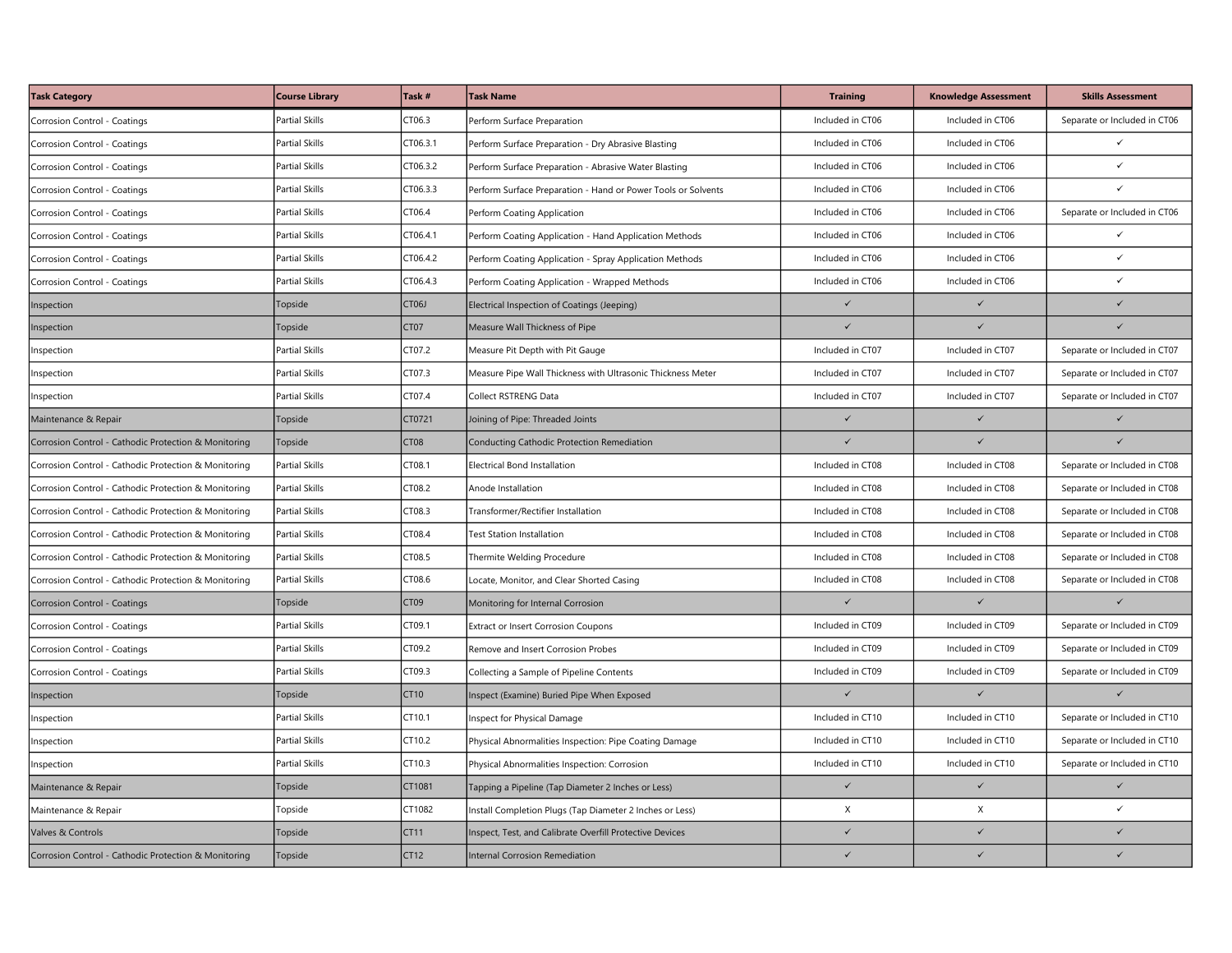| <b>Task Category</b>         | <b>Course Library</b> | Task #            | <b>Task Name</b>                                                                          | <b>Training</b>   | <b>Knowledge Assessment</b> | <b>Skills Assessment</b>      |
|------------------------------|-----------------------|-------------------|-------------------------------------------------------------------------------------------|-------------------|-----------------------------|-------------------------------|
| Damage Prevention            | Topside               | CT1291            | ocate Underground Pipelines                                                               | $\checkmark$      |                             |                               |
| Inspection                   | Topside               | CT13              | Inspect Internal Pipe Surfaces                                                            | $\checkmark$      | $\checkmark$                |                               |
| Damage Prevention            | Topside               | CT1301            | Install and Maintain Pipeline Markers                                                     | $\checkmark$      | $\checkmark$                | $\checkmark$                  |
| Corrosion Control - Coatings | Topside               | CT14              | Application and Repair of External Coatings                                               |                   |                             |                               |
| Corrosion Control - Coatings | Partial Skills        | CT14.1            | Identify and Describe the Different Types of External Coatings and How They<br>re Applied | Included in CT14  | Included in CT14            | Separate or Included in CT14  |
| Corrosion Control - Coatings | <b>Partial Skills</b> | CT14.2            | Apply and Repair External Coatings                                                        | Included in CT14  | Included in CT14            | Separate or Included in CT14  |
| Damage Prevention            | Topside               | CT <sub>15</sub>  | Placing and Maintaining Line Markers                                                      | $\checkmark$      | $\checkmark$                | $\checkmark$                  |
| Damage Prevention            | <b>Partial Skills</b> | CT15.2            | Locate a Pipeline                                                                         | Included in CT15  | Included in CT15            | Separate or Included in CT15  |
| Damage Prevention            | <b>Partial Skills</b> | CT15.3            | nstall a Line Marker                                                                      | Included in CT15  | Included in CT15            | Separate or Included in CT15  |
| Damage Prevention            | Partial Skills        | CT15.4            | Inspect and Maintain Line Markers                                                         | Included in CT15  | Included in CT15            | Separate or Included in CT15  |
| Inspection                   | Topside               | CT16A             | nspect Surface Conditions of Right-of-Way and Perform Leak Surveys<br>Aerial Patrols)     | X                 | X                           | $\checkmark$                  |
| Inspection                   | Topside               | CT16G             | Inspect Surface Conditions of Right-of-Way and Perform Leak Surveys (Gas<br>ipeline)      | $\checkmark$      | $\checkmark$                | $\checkmark$                  |
| Inspection                   | <b>Partial Skills</b> | CT16G.1           | Inspect Surface Conditions of Right-of-Way                                                | Included in CT16G | Included in CT16G           | Separate or Included in CT16G |
| Inspection                   | <b>Partial Skills</b> | CT16G.2           | Perform Gas Leakage Surveys                                                               | Included in CT16G | Included in CT16G           | Separate or Included in CT16G |
| Inspection                   | Topside               | CT <sub>16L</sub> | Inspect Surface Conditions of Right-of-Way and Perform Leak Surveys<br>Liquid Pipeline)   | $\checkmark$      | $\checkmark$                | $\checkmark$                  |
| Inspection                   | Topside               | CT17              | Inspect Navigable Waterway Crossing                                                       | $\checkmark$      | $\checkmark$                | $\checkmark$                  |
| Tanks                        | Topside               | CT18              | <b>Inspection of Breakout Tanks</b>                                                       | $\checkmark$      | $\checkmark$                | $\checkmark$                  |
| Tanks                        | <b>Partial Skills</b> | CT18.2            | nspection of Breakout Tanks in Accordance with API Standards 653                          | Included in CT18  | Included in CT18            | Separate or Included in CT18  |
| Tanks                        | <b>Partial Skills</b> | CT18.2.1          | Routine Inspection of Breakout Tanks                                                      | Included in CT18  | Included in CT18            | Separate or Included in CT18  |
| Tanks                        | Partial Skills        | CT18.3            | nspection of Breakout Tanks in Accordance with API Standards 510                          | Included in CT18  | Included in CT18            | Separate or Included in CT18  |
| Tanks                        | <b>Partial Skills</b> | CT18.4            | Inspection of Other Breakout Tanks                                                        | Included in CT18  | Included in CT18            | Separate or Included in CT18  |
| Damage Prevention            | Topside               | CT19              | Provide Temporary Marking of Buried Pipeline Prior to Excavation                          | $\checkmark$      | $\checkmark$                | $\checkmark$                  |
| Damage Prevention            | Partial Skills        | CT19.2            | Locate a Pipeline                                                                         | Included in CT19  | Included in CT19            | Separate or Included in CT19  |
| Damage Prevention            | <b>Partial Skills</b> | CT19.3            | Install Temporary Pipeline Markers                                                        | Included in CT19  | Included in CT19            | Separate or Included in CT19  |
| Damage Prevention            | <b>Partial Skills</b> | CT19.4            | nspect and Maintain Temporary Line Markers                                                | Included in CT19  | Included in CT19            | Separate or Included in CT19  |
| Inspection                   | Topside               | CT <sub>20</sub>  | Inspection Following Excavation Activities and Leak Survey After Blasting                 | $\checkmark$      | $\checkmark$                | $\checkmark$                  |
| Inspection                   | Partial Skills        | CT20.1            | Function of Inspection Procedures and Leak Surveys                                        | Included in CT20  | Included in CT20            | Separate or Included in CT20  |
| <b>Inspection</b>            | <b>Partial Skills</b> | CT20.2            | Utilize Leak Survey Techniques                                                            | Included in CT20  | Included in CT20            | Separate or Included in CT20  |
| Inspection                   | <b>Partial Skills</b> | CT20.3            | Monitor for Pressure Loss                                                                 | Included in CT20  | Included in CT20            | Separate or Included in CT20  |
| Inspection                   | Topside               | CT21              | Provide Security for Pipeline Facilities                                                  | $\checkmark$      | $\checkmark$                | $\checkmark$                  |
| Valves & Controls            | Topside               | CT <sub>22</sub>  | <b>Inspect Valves</b>                                                                     | $\checkmark$      | $\checkmark$                | $\checkmark$                  |
| Valves & Controls            | <b>Partial Skills</b> | CT22.2            | Routine Walk Around Inspection                                                            | Included in CT22  | Included in CT22            | Separate or Included in CT22  |
| Valves & Controls            | <b>Partial Skills</b> | CT22.4            | Function Test                                                                             | Included in CT22  | Included in CT22            | Separate or Included in CT22  |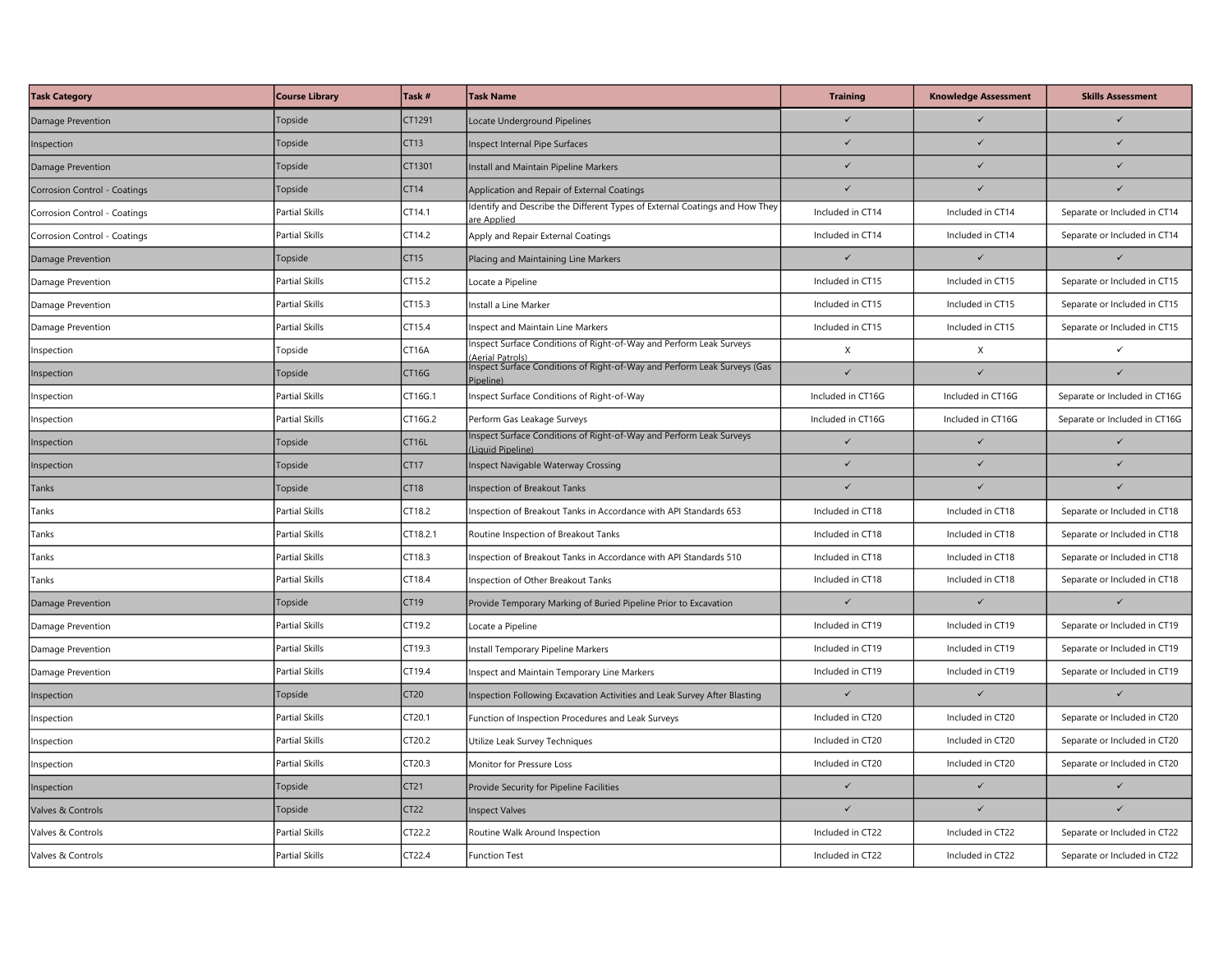| <b>Task Category</b> | <b>Course Library</b> | Task #           | <b>Task Name</b>                                                                                                                                                          | <b>Training</b>  | <b>Knowledge Assessment</b> | <b>Skills Assessment</b>     |
|----------------------|-----------------------|------------------|---------------------------------------------------------------------------------------------------------------------------------------------------------------------------|------------------|-----------------------------|------------------------------|
| Valves & Controls    | Topside               | CT23             | Repair Valves                                                                                                                                                             |                  |                             |                              |
| Valves & Controls    | <b>Partial Skills</b> | CT23.2           | Repair Valves                                                                                                                                                             | Included in CT23 | Included in CT23            | Separate or Included in CT23 |
| Valves & Controls    | <b>Partial Skills</b> | CT23.3           | Repair Actuators/Operators                                                                                                                                                | Included in CT23 | Included in CT23            | Separate or Included in CT23 |
| Valves & Controls    | Partial Skills        | CT23.3.1         | Repair Valve Actuator/Operator, Pneumatic                                                                                                                                 | Included in CT23 | Included in CT23            | $\checkmark$                 |
| Valves & Controls    | <b>Partial Skills</b> | CT23.3.2         | Repair Valve Actuator/Operator, Hydraulic                                                                                                                                 | Included in CT23 | Included in CT23            | $\checkmark$                 |
| Valves & Controls    | <b>Partial Skills</b> | CT23.3.3         | Repair Valve Actuator/Operator, Electric                                                                                                                                  | Included in CT23 | Included in CT23            | $\checkmark$                 |
| Valves & Controls    | Topside               | CT <sub>24</sub> | nspect, Test, and Calibrate Relief Valves                                                                                                                                 | $\checkmark$     | $\checkmark$                | $\checkmark$                 |
| Valves & Controls    | Topside               | CT25             | Maintain/Repair Relief Valves                                                                                                                                             | $\checkmark$     | $\checkmark$                | $\checkmark$                 |
| Valves & Controls    | Topside               | CT26             | nspect, Test, and Calibrate Pressure Limiting Devices                                                                                                                     |                  | $\overline{\mathscr{L}}$    |                              |
| Valves & Controls    | Topside               | CT26.3           | nspect, Test, and Calibrate Pressure Limiting Devices                                                                                                                     | Included in CT26 | Included in CT26            | Separate or Included in CT26 |
| Valves & Controls    | Topside               | CT26.4           | Maintain and Repair Pressure Limiting Devices                                                                                                                             | Included in CT26 | Included in CT26            | Separate or Included in CT26 |
| Valves & Controls    | Topside               | CT27             | Inspect, Test, and Calibrate Pressure Switches and Transmitters                                                                                                           | $\checkmark$     | $\checkmark$                | $\checkmark$                 |
| Valves & Controls    | Topside               | <b>CT28</b>      | Verifying or Setting Protection Parameters for Programmable Controllers<br>and/or Instrumentation Control Loops                                                           | $\checkmark$     | $\checkmark$                | $\checkmark$                 |
| Maintenance & Repair | Topside               | CT <sub>29</sub> | Moving In-Service Pipe                                                                                                                                                    |                  | $\checkmark$                |                              |
| Maintenance & Repair | <b>Partial Skills</b> | CT29.1           | Determine Allowable Line Pressure in Section to be Moved                                                                                                                  | Included in CT29 | Included in CT29            | Separate or Included in CT29 |
| Maintenance & Repair | <b>Partial Skills</b> | CT29.2           | Prepare for Pipeline Movement Activities                                                                                                                                  | Included in CT29 | Included in CT29            | Separate or Included in CT29 |
| Maintenance & Repair | Partial Skills        | CT29.3           | Moving In-Service Pipe                                                                                                                                                    | Included in CT29 | Included in CT29            | Separate or Included in CT29 |
| Inspection           | Topside               | CT30             | nspect Existing Pipe Following Movement                                                                                                                                   | $\checkmark$     | $\checkmark$                | $\checkmark$                 |
| Inspection           | Topside               | CT31             | Inspection of Clearance of Existing Pipe to Underground Structures Installed<br>by Excavation, Boring, and Directional Drilling                                           | $\checkmark$     | $\checkmark$                | $\checkmark$                 |
| Inspection           | Partial Skills        | CT31.1           | Inspection for Clearance of Existing Pipe to Underground Structures                                                                                                       | Included in CT31 | Included in CT31            | Separate or Included in CT31 |
| Inspection           | Partial Skills        | CT31.2           | Ensure Minimum Clearances, Interference, and Corrosion Control Tests are<br>Performed During Installation of Foreign Pipelines or Structures                              | Included in CT31 | Included in CT31            | Separate or Included in CT31 |
| Maintenance & Repair | Topside               | CT32             | Abandoning, Safe Disconnect, Purging, and Sealing of Pipeline Facilities                                                                                                  | $\checkmark$     | $\checkmark$                | $\checkmark$                 |
| Maintenance & Repair | Partial Skills        | CT32.2           | Safely Disconnect Pipeline Facilities                                                                                                                                     | Included in CT32 | Included in CT32            | Separate or Included in CT32 |
| Maintenance & Repair | <b>Partial Skills</b> | CT32.3           | Purge Pipeline Facilities                                                                                                                                                 | Included in CT32 | Included in CT32            | Separate or Included in CT32 |
| Maintenance & Repair | <b>Partial Skills</b> | CT32.4           | Seal a Disconnected Portion of a Pipeline                                                                                                                                 | Included in CT32 | Included in CT32            | Separate or Included in CT32 |
| Maintenance & Repair | Topside               | CT33             | Installation, Replacement, or Repair of Support Structures on Existing or<br><b>New Aboveground Components</b>                                                            | $\checkmark$     | $\checkmark$                | $\checkmark$                 |
| Maintenance & Repair | Partial Skills        | CT33.1           | Replacement or Repair of Support Structures on Existing or New<br><u>Aboveground Components<br/>Install Additional or Revised Support Structure Elements to Existing </u> | Included in CT33 | Included in CT33            | Separate or Included in CT33 |
| Maintenance & Repair | <b>Partial Skills</b> | CT33.2           | Abovearound Structures                                                                                                                                                    | Included in CT33 | Included in CT33            | Separate or Included in CT33 |
| Inspection           | Topside               | CT34             | Inspection Activities for Tie-Ins, Pipe Replacements, or Other Components<br>Connecting to an Existing Pipeline                                                           | $\checkmark$     | $\checkmark$                | $\checkmark$                 |
| Inspection           | <b>Partial Skills</b> | CT34.2           | Perform Pre-Installation Requirements (Visually Inspect Pipe and Pipe<br>Components)                                                                                      | Included in CT34 | Included in CT34            | Separate or Included in CT34 |
| Inspection           | Partial Skills        | CT34.3           | Verify Welder & NDT Personnel Qualifications (Verify Non-Destructive Weld<br>(fest                                                                                        | Included in CT34 | Included in CT34            | Separate or Included in CT34 |
| Inspection           | Partial Skills        | CT34.4           | Ensure Proper Installation to Meet Requirements (Visually Inspect that Welds<br>Meet DOT Requirements)                                                                    | Included in CT34 | Included in CT34            | Separate or Included in CT34 |
| Damage Prevention    | Topside               | CT35             | Backfilling a Trench Following Maintenance                                                                                                                                | $\checkmark$     | $\checkmark$                | $\checkmark$                 |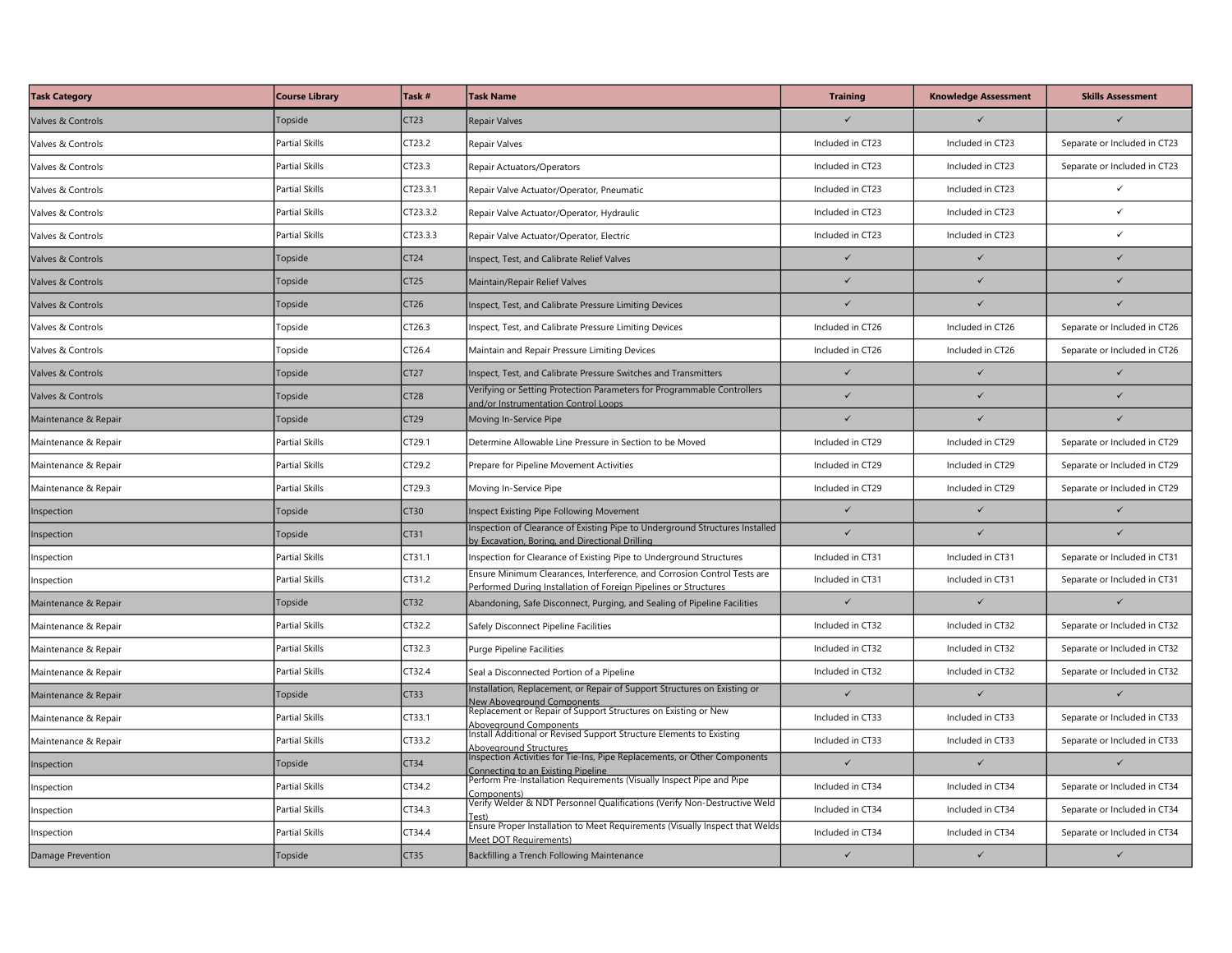| <b>Task Category</b>       | <b>Course Library</b> | Task #           | <b>Task Name</b>                                                                       | <b>Training</b>   | <b>Knowledge Assessment</b> | <b>Skills Assessment</b>      |
|----------------------------|-----------------------|------------------|----------------------------------------------------------------------------------------|-------------------|-----------------------------|-------------------------------|
| Damage Prevention          | Partial Skills        | CT35.2           | Perform Backfilling Operations Following Maintenance                                   | Included in CT35  | Included in CT35            | Separate or Included in CT35  |
| Damage Prevention          | <b>Partial Skills</b> | CT35.3           | Proper Use of a Tamping Tool and Backhoe                                               | Included in CT35  | Included in CT35            | Separate or Included in CT35  |
| Damage Prevention          | <b>Partial Skills</b> | CT35.4           | Determine Amount of Cover                                                              | Included in CT35  | Included in CT35            | Separate or Included in CT35  |
| Maintenance & Repair       | Topside               | CT36.2           | Install Welded Tight Fitting Sleeves                                                   | $\checkmark$      | $\checkmark$                | $\checkmark$                  |
| Maintenance & Repair       | Topside               | CT36.3           | Perform Over-sleeve Repair                                                             | $\checkmark$      | $\checkmark$                | $\checkmark$                  |
| Maintenance & Repair       | Topside               | CT36.4           | Perform Composite Wrap Sleeve Repair                                                   | $\checkmark$      | $\checkmark$                | $\checkmark$                  |
| Maintenance & Repair       | Topside               | CT36.5           | Install Mechanical Split Sleeve Repair                                                 | $\checkmark$      | $\checkmark$                | $\checkmark$                  |
| Maintenance & Repair       | Topside               | CT36.6           | Install Mechanical Coupling                                                            | $\checkmark$      | $\checkmark$                | $\checkmark$                  |
| Maintenance & Repair       | Topside               | CT36.7           | Perform Hot Tapping                                                                    | $\checkmark$      | $\checkmark$                |                               |
| Maintenance & Repair       | Topside               | CT36.8           | Install Pipeline Plugs                                                                 | $\checkmark$      | $\checkmark$                | $\checkmark$                  |
| Maintenance & Repair       | Topside               | CT36.9           | nstall Completion Plugs                                                                | $\checkmark$      | $\checkmark$                | $\checkmark$                  |
| Maintenance & Repair       | Topside               | CT <sub>37</sub> | Conduct Pressure Test                                                                  | $\checkmark$      | $\checkmark$                | $\checkmark$                  |
| Inspection                 | Topside               | CT38             | Maintenance Welding on Pipelines                                                       | $\checkmark$      | $\checkmark$                | $\checkmark$                  |
| Inspection                 | <b>Partial Skills</b> | CT38.2           | Direct the Repair of Arc Burns                                                         | Included in CT38  | Included in CT38            | Separate or Included in CT38  |
| <b>Inspection</b>          | Partial Skills        | CT38.3           | Direct the Repair of Defective Welds Without Cracks                                    | Included in CT38  | Included in CT38            | Separate or Included in CT38  |
| Inspection                 | <b>Partial Skills</b> | CT38.4           | Direct the Repair of a Cover Pass on a Weld Containing Defect Other than a<br>Irack    | Included in CT38  | Included in CT38            | Separate or Included in CT38  |
| Inspection                 | <b>Partial Skills</b> | CT38.5           | Direct the Repair of Butt Welds Containing Cracks                                      | Included in CT38  | Included in CT38            | Separate or Included in CT38  |
| Inspection                 | <b>Partial Skills</b> | CT38.6           | Direct the Repair of a Previously Repaired Area                                        | Included in CT38  | Included in CT38            | Separate or Included in CT38  |
| Inspection                 | <b>Partial Skills</b> | CT38.7           | Direct the Replacement of a Weld or Cylinder of Pipe                                   | Included in CT38  | Included in CT38            | Separate or Included in CT38  |
| Pipeline Operations        | Topside               | CT39             | Operations of a Pipeline System (Pipeline Facility)                                    | $\checkmark$      | $\checkmark$                | $\checkmark$                  |
| Pipeline Operations        | Partial Skills        | CT39.1           | Pipeline Startup Procedures                                                            | Included in CT39  | Included in CT39            | Separate or Included in CT39  |
| Pipeline Operations        | <b>Partial Skills</b> | CT39.2           | Pipeline Shutdown Procedures                                                           | Included in CT39  | Included in CT39            | Separate or Included in CT39  |
| Pipeline Operations        | <b>Partial Skills</b> | CT39.3           | Monitoring and Maintenance of Pressures, Flows, and Line Integrity                     | Included in CT39  | Included in CT39            | Separate or Included in CT39  |
| Pipeline Operations        | <b>Partial Skills</b> | CT39.4           | Operate Valves Using Manual or Remote Methods                                          | Included in CT39  | Included in CT39            | Separate or Included in CT39  |
| <b>Pipeline Operations</b> | Topside               | CT39F            | Field Operations of a Pipeline System                                                  | $\checkmark$      | $\checkmark$                | $\checkmark$                  |
| Pipeline Operations        | <b>Partial Skills</b> | CT39F.1          | Identify Field Operation Activities Associated with the Safe Startup of a<br>'ineline  | Included in CT39F | Included in CT39F           | Separate or Included in CT39F |
| <b>Pipeline Operations</b> | <b>Partial Skills</b> | CT39F.2          | Identify Field Operation Activities Associated with the Safe Shutdown of a<br>Pipeline | Included in CT39F | Included in CT39F           | Separate or Included in CT39F |
| Pipeline Operations        | Partial Skills        | CT39F.3          | Monitor and Maintain Pressures, Flows, Communications, and Line Integrity              | Included in CT39F | Included in CT39F           | Separate or Included in CT39F |
| Pipeline Operations        | <b>Partial Skills</b> | CT39F.4          | Operate Valves Using Manual or Remote Methods                                          | Included in CT39F | Included in CT39F           | Separate or Included in CT39F |
| <b>Pipeline Operations</b> | Topside               | CT40             | CPM (Computational Pipeline Monitoring) Leak Detection                                 | $\checkmark$      | $\checkmark$                | $\checkmark$                  |
| Pipeline Operations        | Partial Skills        | CT40.2           | Fest, Calibrate, Repair, and Maintain CPM Equipment                                    | Included in CT40  | Included in CT40            | Separate or Included in CT40  |
| Pipeline Operations        | <b>Partial Skills</b> | CT40.3           | Design Specifications of Leak Detection System                                         | Included in CT40  | Included in CT40            | Separate or Included in CT40  |
| Inspection                 | Topside               | CT41             | Operate Pressure Relieving Devices for Launching and Receiving Facilities              | $\checkmark$      | $\checkmark$                | $\checkmark$                  |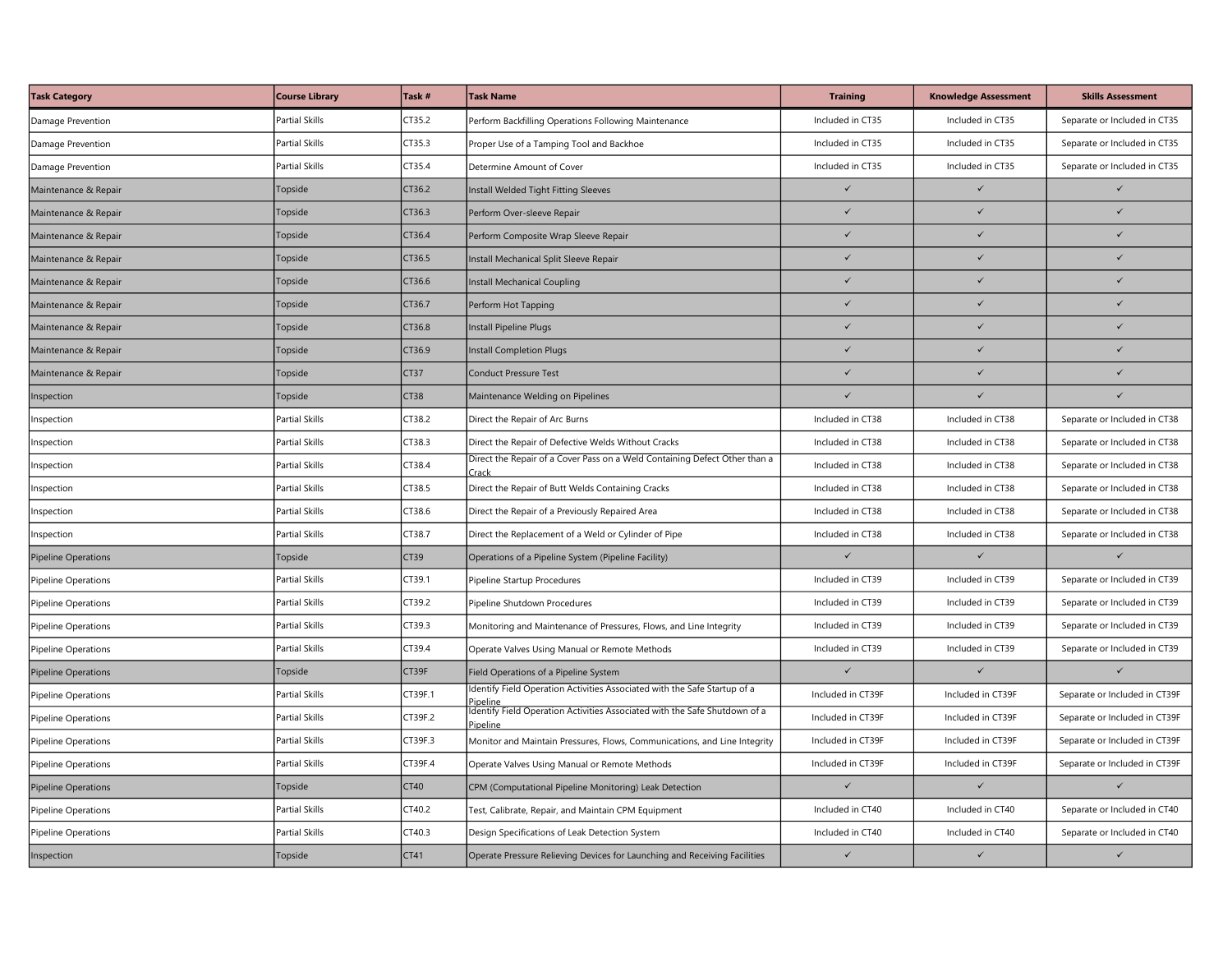| <b>Task Category</b>                                 | <b>Course Library</b> | Task #   | <b>Task Name</b>                                                                                     | <b>Training</b>  | <b>Knowledge Assessment</b> | <b>Skills Assessment</b>     |
|------------------------------------------------------|-----------------------|----------|------------------------------------------------------------------------------------------------------|------------------|-----------------------------|------------------------------|
| Inspection                                           | Partial Skills        | CT41.2   | Sequence of Events Needed to Isolate, Relieve Pressure, and Drain Fluids<br>rom the Launcher Barrel  | Included in CT41 | Included in CT41            | Separate or Included in CT41 |
| Inspection                                           | <b>Partial Skills</b> | CT41.3   | Procedure Involved with Launching a Pig                                                              | Included in CT41 | Included in CT41            | Separate or Included in CT41 |
| Inspection                                           | <b>Partial Skills</b> | CT41.5   | Procedure Involved with Receiving a Pig                                                              | Included in CT41 | Included in CT41            | Separate or Included in CT41 |
| Inspection                                           | Partial Skills        | CT41.6   | Sequence of Events Needed to Isolate, Relieve Pressure, and Drain Fluids<br>from the Receiver Barrel | Included in CT41 | Included in CT41            | Separate or Included in CT41 |
| Valves & Controls                                    | Topside               | CT42     | Performing Maintenance on Valves                                                                     | $\checkmark$     | $\checkmark$                | $\checkmark$                 |
| Valves & Controls                                    | Partial Skills        | CT42.1   | Perform Valve Body Winterization or Corrosion Inhibition                                             | Included in CT42 | Included in CT42            | Separate or Included in CT42 |
| Valves & Controls                                    | Partial Skills        | CT42.2   | Perform Valve Lubrication                                                                            | Included in CT42 | Included in CT42            | Separate or Included in CT42 |
| Valves & Controls                                    | Partial Skills        | CT42.3   | Perform Valve Seat Sealing                                                                           | Included in CT42 | Included in CT42            | Separate or Included in CT42 |
| Valves & Controls                                    | <b>Partial Skills</b> | CT42.4   | Perform Valve Stem Packing Maintenance                                                               | Included in CT42 | Included in CT42            | Separate or Included in CT42 |
| Valves & Controls                                    | <b>Partial Skills</b> | CT42.5   | Adjust Actuator/Operator                                                                             | Included in CT42 | Included in CT42            | Separate or Included in CT42 |
| Valves & Controls                                    | <b>Partial Skills</b> | CT42.5.1 | Adjust Actuator/Operator: Electric                                                                   | X                | X                           | $\checkmark$                 |
| Valves & Controls                                    | <b>Partial Skills</b> | CT42.5.2 | Adjust Actuator/Operator: Pneumatic                                                                  | $\mathsf X$      | X                           | $\checkmark$                 |
| Valves & Controls                                    | <b>Partial Skills</b> | CT42.5.3 | Adjust Actuator/Operator: Hydraulic                                                                  | X                | X                           | $\checkmark$                 |
| Maintenance & Repair                                 | Topside               | CT43     | Perform Flange Bolting Procedures                                                                    | $\checkmark$     | $\checkmark$                | $\checkmark$                 |
| Maintenance & Repair                                 | Partial Skills        | CT43.1   | dentify Hazards and Perform Hot Bolting                                                              | Included in CT43 | Included in CT43            | Separate or Included in CT43 |
| Maintenance & Repair                                 | <b>Partial Skills</b> | CT43.2   | Perform Flange Assembly Procedures (Make-Up)                                                         | Included in CT43 | Included in CT43            | Separate or Included in CT43 |
| Maintenance & Repair                                 | Partial Skills        | CT43.3   | Perform Flange Disassembly Procedures (Break-Out)                                                    | Included in CT43 | Included in CT43            | Separate or Included in CT43 |
| Maintenance & Repair                                 | Topside               | CT44     | Tubing and Tube Fitting Handling and Installation                                                    | $\checkmark$     | $\checkmark$                | $\checkmark$                 |
| Maintenance & Repair                                 | <b>Partial Skills</b> | CT44.2   | Demonstrate the Correct Methods for Handling Tubing, Tube Fittings, and<br><b>Fubing Components</b>  | Included in CT44 | Included in CT44            | Separate or Included in CT44 |
| Maintenance & Repair                                 | Partial Skills        | CT44.3   | Design or Verify a Correct Layout of a Tubing System                                                 | Included in CT44 | Included in CT44            | Separate or Included in CT44 |
| Maintenance & Repair                                 | Partial Skills        | CT44.4   | Correctly Cut and De-burr Metal Tubing                                                               | Included in CT44 | Included in CT44            | Separate or Included in CT44 |
| Maintenance & Repair                                 | <b>Partial Skills</b> | CT44.5   | Perform a Correct 90 Degree Bend of Metal Tubing                                                     | Included in CT44 | Included in CT44            | Separate or Included in CT44 |
| Maintenance & Repair                                 | Partial Skills        | CT44.6   | Perform Installation of Small Diameter Compression Tube Fittings                                     | Included in CT44 | Included in CT44            | Separate or Included in CT44 |
| Inspection                                           | Topside               | CT45     | Perform Leakage Survey                                                                               | $\checkmark$     | $\checkmark$                | $\checkmark$                 |
| Inspection                                           | <b>Partial Skills</b> | CT45.2   | Perform Visual Surveys for Pipeline Leakage                                                          | Included in CT45 | Included in CT45            | Separate or Included in CT45 |
| nspection                                            | Partial Skills        | CT45.3   | Perform Pipeline Leakage Survey Using a Combustible Gas Detector                                     | Included in CT45 | Included in CT45            | Separate or Included in CT45 |
| nspection                                            | Partial Skills        | CT45.4   | Perform Pipeline Leakage Survey Using a Flame Ionization Detector                                    | Included in CT45 | Included in CT45            | Separate or Included in CT45 |
| Inspection                                           | <b>Partial Skills</b> | CT45.5   | Perform Pipeline Leakage Survey Using an Optical Methane Detector                                    | Included in CT45 | Included in CT45            | Separate or Included in CT45 |
| Inspection                                           | Partial Skills        | CT45.6   | Perform Pipeline Leakage Survey Using a Remote Methane Leak Detector                                 | Included in CT45 | Included in CT45            | Separate or Included in CT45 |
| Gas Specific                                         | Topside               | CT46     | Vault Maintenance                                                                                    | $\checkmark$     | $\checkmark$                |                              |
| Corrosion Control - Cathodic Protection & Monitoring | Topside               | CT47     | nstall Electrical Insulating Device                                                                  | $\checkmark$     | $\checkmark$                | $\checkmark$                 |
| Corrosion Control - Cathodic Protection & Monitoring | <b>Partial Skills</b> | CT47.2   | Flange or Dielectric Union Isolation/Insulation                                                      | Included in CT47 | Included in CT47            | Separate or Included in CT47 |
| Corrosion Control - Cathodic Protection & Monitoring | Partial Skills        | CT47.3   | <b>Isolation Joints</b>                                                                              | Included in CT47 | Included in CT47            | Separate or Included in CT47 |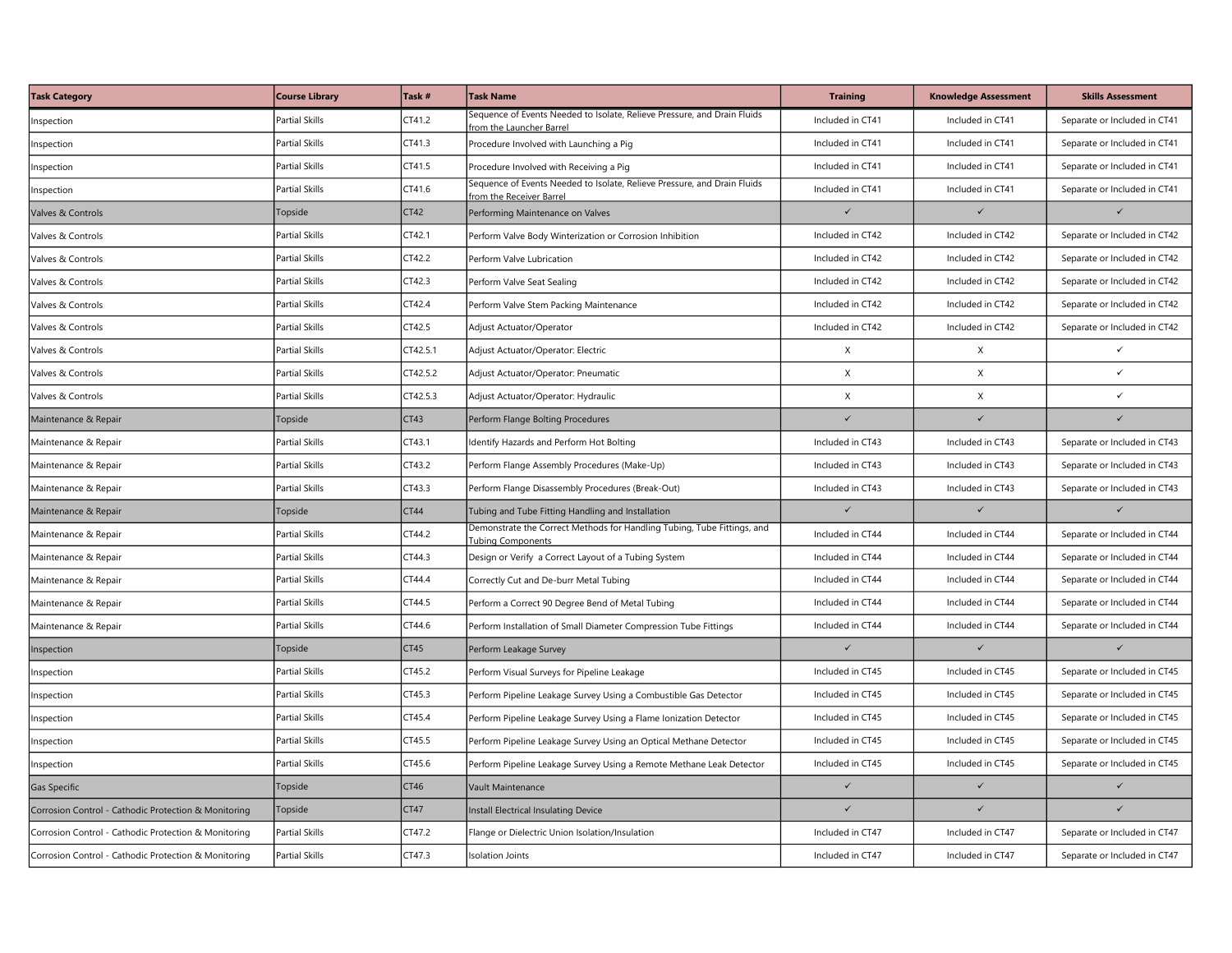| <b>Task Category</b>                                 | <b>Course Library</b> | Task #      | <b>Task Name</b>                                                                | <b>Training</b>  | <b>Knowledge Assessment</b> | <b>Skills Assessment</b>     |
|------------------------------------------------------|-----------------------|-------------|---------------------------------------------------------------------------------|------------------|-----------------------------|------------------------------|
| Corrosion Control - Cathodic Protection & Monitoring | <b>Partial Skills</b> | CT47.4      | Lightning and Ground Fault Protection                                           | Included in CT47 | Included in CT47            | Separate or Included in CT47 |
| Corrosion Control - Cathodic Protection & Monitoring | <b>Partial Skills</b> | CT47.5      | Electrical Isolation from Electrical Grounding                                  | Included in CT47 | Included in CT47            | Separate or Included in CT47 |
| Corrosion Control - Cathodic Protection & Monitoring | <b>Partial Skills</b> | CT47.6      | Aboveground Piping Isolation from Other Buried Structures                       | Included in CT47 | Included in CT47            | Separate or Included in CT47 |
| Corrosion Control - Cathodic Protection & Monitoring | Partial Skills        | CT47.7      | Casing Isolation/Insulation                                                     | Included in CT47 | Included in CT47            | Separate or Included in CT47 |
| Maintenance & Repair                                 | Topside               | CT48        | Purge a Pipeline                                                                | $\checkmark$     | $\checkmark$                | $\checkmark$                 |
| Maintenance & Repair                                 | <b>Partial Skills</b> | CT48.2      | Purging Hydrocarbons from a Pipeline                                            | Included in CT48 | Included in CT48            | Separate or Included in CT48 |
| Maintenance & Repair                                 | Partial Skills        | CT48.3      | Purging Air From a Pipeline                                                     | Included in CT48 | Included in CT48            | Separate or Included in CT48 |
| Maintenance & Repair                                 | <b>Partial Skills</b> | CT48.4      | Purging Pipeline with Product                                                   | Included in CT48 | Included in CT48            | Separate or Included in CT48 |
| Inspection                                           | Topside               | CT50        | Testing an Emergency Shutdown Device                                            | $\checkmark$     | $\checkmark$                | $\checkmark$                 |
| Maintenance & Repair                                 | Topside               | CT51        | Perform Incremental Pressure Increases to Uprate MAOP                           | $\checkmark$     | $\checkmark$                | $\checkmark$                 |
| Gas Specific                                         | Topside               | CT52        | Operate Odorant Equipment                                                       | $\checkmark$     | $\checkmark$                | $\checkmark$                 |
| Gas Specific                                         | <b>Partial Skills</b> | CT52.2      | Determine Odorant Injection Rates and Test for Odorant Levels                   | Included in CT52 | Included in CT52            | Separate or Included in CT52 |
| Gas Specific                                         | <b>Partial Skills</b> | CT52.4      | Inspection and Repair of Odorant Injection Systems                              | Included in CT52 | Included in CT52            | Separate or Included in CT52 |
| Gas Specific                                         | Topside               | CT54        | Gas Detection and Alarm System Maintenance and Performance Testing              | $\checkmark$     | $\checkmark$                | $\checkmark$                 |
| Gas Specific                                         | Topside               | CT55        | solation of Gas Compressor Unit                                                 | $\checkmark$     | $\checkmark$                | $\checkmark$                 |
| Gas Specific                                         | Partial Skills        | CT55.1      | Isolate a Gas Compressor Unit                                                   | Included in CT55 | Included in CT55            | Separate or Included in CT55 |
| Gas Specific                                         | <b>Partial Skills</b> | CT55.2      | Prepare an Isolated Compressor Unit for Start-up                                | Included in CT55 | Included in CT55            | Separate or Included in CT55 |
| Gas Specific                                         | Topside               | CT56        | Compressor Station Inspection and Testing of Remote Control Shutdown<br>Devices | $\checkmark$     | $\checkmark$                | $\checkmark$                 |
| Gas Specific                                         | Topside               | CT57        | Startup, Shutdown, and Operation of a Turbine Driven Gas Compressor Unit        | $\overline{1}$   | $\overline{1}$              |                              |
| Gas Specific                                         | <b>Partial Skills</b> | CT57.2      | Startup Turbine Driven Gas Compressor Unit                                      | Included in CT57 | Included in CT57            | Separate or Included in CT57 |
| Gas Specific                                         | Partial Skills        | CT57.3      | Shutdown Turbine Driven Gas Compressor Unit                                     | Included in CT57 | Included in CT57            | Separate or Included in CT57 |
| Gas Specific                                         | Partial Skills        | CT57.4      | Operating Turbine Driven Gas Compressor Unit                                    | Included in CT57 | Included in CT57            | Separate or Included in CT57 |
| Gas Specific                                         | Topside               | <b>CT58</b> | Startup, Shutdown, and Operation of an Engine Driven Gas Compressor Unit        | $\checkmark$     | $\checkmark$                | $\checkmark$                 |
| Gas Specific                                         | <b>Partial Skills</b> | CT58.2      | Startup Engine Driven Gas Compressor Unit                                       | Included in CT58 | Included in CT58            | Separate or Included in CT58 |
| Gas Specific                                         | Partial Skills        | CT58.3      | Shutdown Engine Driven Gas Compressor Unit                                      | Included in CT58 | Included in CT58            | Separate or Included in CT58 |
| Gas Specific                                         | Partial Skills        | CT58.4      | Operating Engine Driven Gas Compressor Unit                                     | Included in CT58 | Included in CT58            | Separate or Included in CT58 |
| Maintenance & Repair                                 | Topside               | CT59        | nstall and Monitor Vapor Barriers                                               | Coming Soon      | Coming Soon                 | $\checkmark$                 |
| AOC                                                  | Topside               | CT60        | <b>General Abnormal Operating Conditions</b>                                    | $\checkmark$     | $\checkmark$                | X                            |
| Documentation                                        | Topside               | CT61        | Documentation, Reporting, and OQ Record Keeping                                 | $\checkmark$     | $\checkmark$                | $\checkmark$                 |
| Documentation                                        | <b>Partial Skills</b> | CT61.1      | dentify and Maintain Required Documentation                                     | Included in CT61 | Included in CT61            | Separate or Included in CT61 |
| Documentation                                        | <b>Partial Skills</b> | CT61.2      | dentify Accidents or Incidents that Require Reporting                           | Included in CT61 | Included in CT61            | Separate or Included in CT61 |
| Documentation                                        | <b>Partial Skills</b> | CT61.3      | Identify Operator Qualifications Record Keeping Requirements                    | Included in CT61 | Included in CT61            | Separate or Included in CT61 |
| Inspection                                           | Topside               | CT62        | Inspecting and Remediating Pipeline Hazard Protection                           | $\checkmark$     | $\checkmark$                | $\checkmark$                 |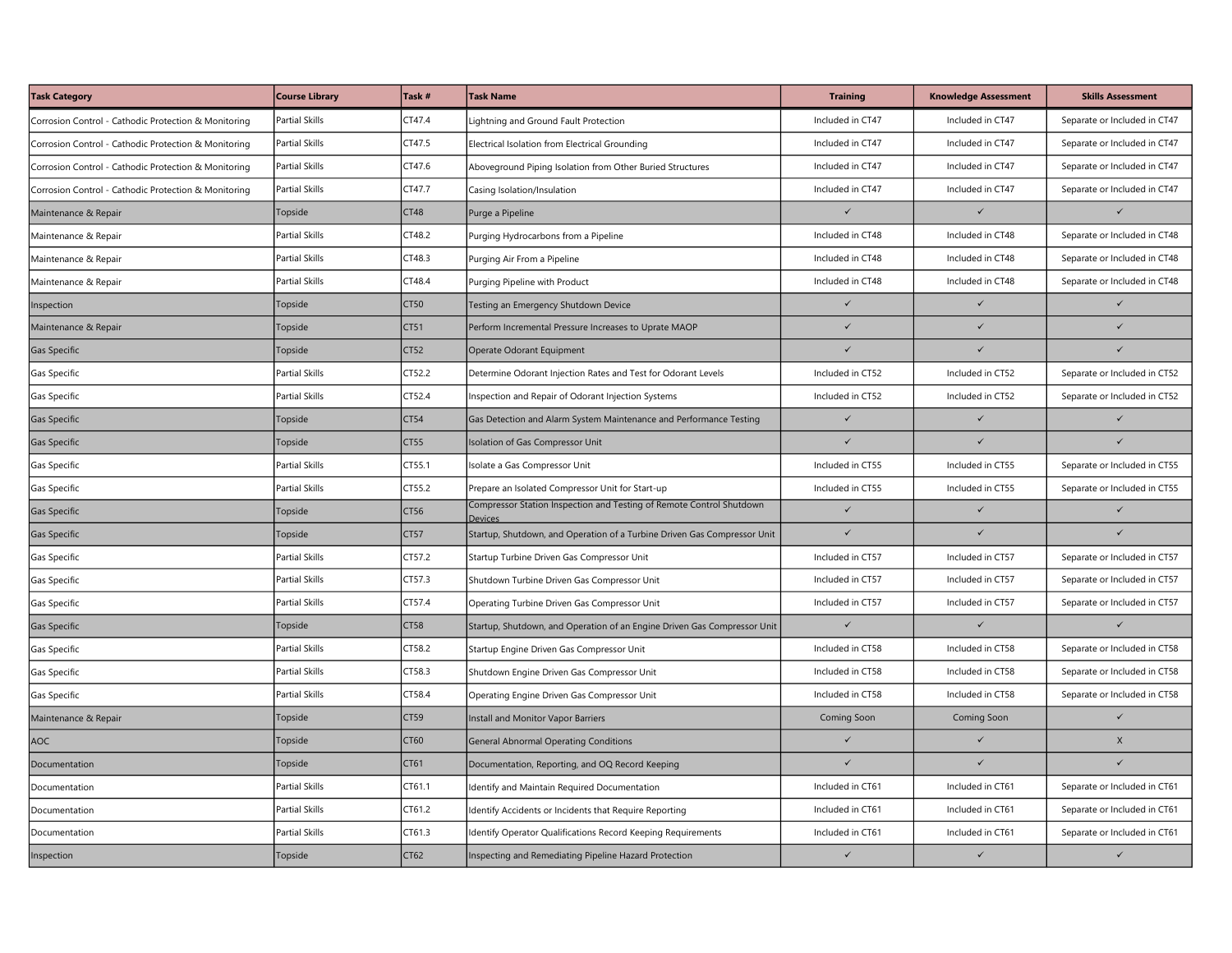| <b>Task Category</b> | <b>Course Library</b> | Task #       | <b>Task Name</b>                                                                              | <b>Training</b>   | <b>Knowledge Assessment</b> | <b>Skills Assessment</b>      |
|----------------------|-----------------------|--------------|-----------------------------------------------------------------------------------------------|-------------------|-----------------------------|-------------------------------|
| Tanks                | Topside               | CT63         | nspect Tank Pressure Vacuum Breakers                                                          |                   |                             |                               |
| Damage Prevention    | Topside               | CT65         | Damage Prevention During Excavation Activities by or on Behalf of the<br><b>Operator</b>      |                   | $\checkmark$                |                               |
| Maintenance & Repair | Topside               | CT100        | Cold Cutting                                                                                  | X                 | $\mathsf X$                 | $\checkmark$                  |
| Maintenance & Repair | Topside               | CT110        | Grinding, Sanding, or Buffing on Steel Pipeline                                               | $\checkmark$      | $\checkmark$                | $\checkmark$                  |
| <b>Plastic Pipe</b>  | Distribution          | CT192-1002   | Plastic Pipe: Electrofusion                                                                   | $\checkmark$      | $\checkmark$                | $\checkmark$                  |
| Plastic Pipe         | Distribution          | CT192-1003   | Plastic Pipe: Butt Heat Fusion                                                                | $\checkmark$      | $\checkmark$                | $\checkmark$                  |
| Plastic Pipe         | Distribution          | CT192-1004   | Plastic Pipe: Sidewall Heat Fusion                                                            | $\checkmark$      | $\checkmark$                | $\checkmark$                  |
| AOC                  | Topside               | <b>CTCLF</b> | Catastrophic Line Failure                                                                     | $\checkmark$      | $\checkmark$                | X                             |
| AOC                  | Topside               | <b>CTCRE</b> | Control Room Emergency Response                                                               | $\checkmark$      | $\checkmark$                | X                             |
| Underwater           | Underwater            | CT01U        | Cathodic Protection Inspection on Underwater Facilities                                       | $\checkmark$      | $\checkmark$                |                               |
| Underwater           | Partial Skills        | CT01U.1      | Prepare and Calibrate Test Equipment                                                          | Included in CT01U | Included in CT01U           | Separate or Included in CT01U |
| Underwater           | <b>Partial Skills</b> | CT01U.2      | Take and Record Cathodic Protection Readings                                                  | Included in CT01U | Included in CT01U           | Separate or Included in CT01U |
| Underwater           | Underwater            | CT02U        | Prevent External Corrosion on Underwater Pipelines                                            | $\checkmark$      | $\checkmark$                | $\checkmark$                  |
| Underwater           | Partial Skills        | CT02U.1      | <b>Inspect Existing Coatings</b>                                                              | Included in CT02U | Included in CT02U           | Separate or Included in CT02U |
| Underwater           | Partial Skills        | CT02U.2      | Perform Surface Preparation for Coating Repair                                                | Included in CT02U | Included in CT02U           | Separate or Included in CT02U |
| Underwater           | Partial Skills        | CT02U.3      | Repair Coatings and Applications                                                              | Included in CT02U | Included in CT02U           | Separate or Included in CT02U |
| Underwater           | Underwater            | CT03U        | Measure Wall Thickness of Underwater Pipe                                                     | $\checkmark$      | $\checkmark$                | $\checkmark$                  |
| Underwater           | <b>Partial Skills</b> | CT03U.1      | Prepare and Calibrate Test Equipment                                                          | Included in CT03U | Included in CT03U           | Separate or Included in CT03U |
| Underwater           | <b>Partial Skills</b> | CT03U.2      | Measure Wall Thickness with Ultrasonic Testing Methods                                        | Included in CT03U | Included in CT03U           | Separate or Included in CT03U |
| Underwater           | Partial Skills        | CT03U.3      | Measure Pit Depth and Diameter with Pit Gauge                                                 | Included in CT03U | Included in CT03U           | Separate or Included in CT03U |
| Underwater           | Underwater            | CT04U        | Conduct Underwater Cathodic Protection Remediation                                            | $\checkmark$      | $\checkmark$                | $\checkmark$                  |
| Underwater           | Underwater            | CT05U        | Conduct Temporary Marking of Underwater Pipelines                                             | $\checkmark$      | $\checkmark$                | $\checkmark$                  |
| Underwater           | <b>Partial Skills</b> | CT05U.1      | Locate Pipeline                                                                               | Included in CT05U | Included in CT05U           | Separate or Included in CT05U |
| Underwater           | Partial Skills        | CT05U.2      | Determine Pipeline Depth                                                                      | Included in CT05U | Included in CT05U           | Separate or Included in CT05U |
| Underwater           | <b>Partial Skills</b> | CT05U.3      | nstall Temporary Pipeline Marker                                                              | Included in CT05U | Included in CT05U           | Separate or Included in CT05U |
| Underwater           | Underwater            | CT06U        | Conduct Underwater Valve Inspection, Maintenance, and Repair                                  | $\checkmark$      | $\checkmark$                | $\checkmark$                  |
| Underwater           | <b>Partial Skills</b> | CT06U.1      | Identify Valve and Components                                                                 | Included in CT06U | Included in CT06U           | Separate or Included in CT06U |
| Underwater           | <b>Partial Skills</b> | CT06U.2      | Conduct Visual Inspection of Valve and Flanges                                                | Included in CT06U | Included in CT06U           | Separate or Included in CT06U |
| Underwater           | Partial Skills        | CT06U.3      | dentify Maintenance Procedures                                                                | Included in CT06U | Included in CT06U           | Separate or Included in CT06U |
| Underwater           | <b>Partial Skills</b> | CT06U.4      | Repair Valve as Instructed                                                                    | Included in CT06U | Included in CT06U           | Separate or Included in CT06U |
| Underwater           | Underwater            | CT07U        | Movement of In-service Underwater Pipeline                                                    | $\checkmark$      | $\checkmark$                | $\checkmark$                  |
| Underwater           | <b>Partial Skills</b> | CT07U.1      | Move In-service Pipeline                                                                      | Included in CT07U | Included in CT07U           | Separate or Included in CT07U |
| Underwater           | <b>Partial Skills</b> | CT07U.2      | Conduct Inspection of Pipeline for Secondary Stresses, Physical Damage, and<br>Coating Damage | Included in CT07U | Included in CT07U           | Separate or Included in CT07U |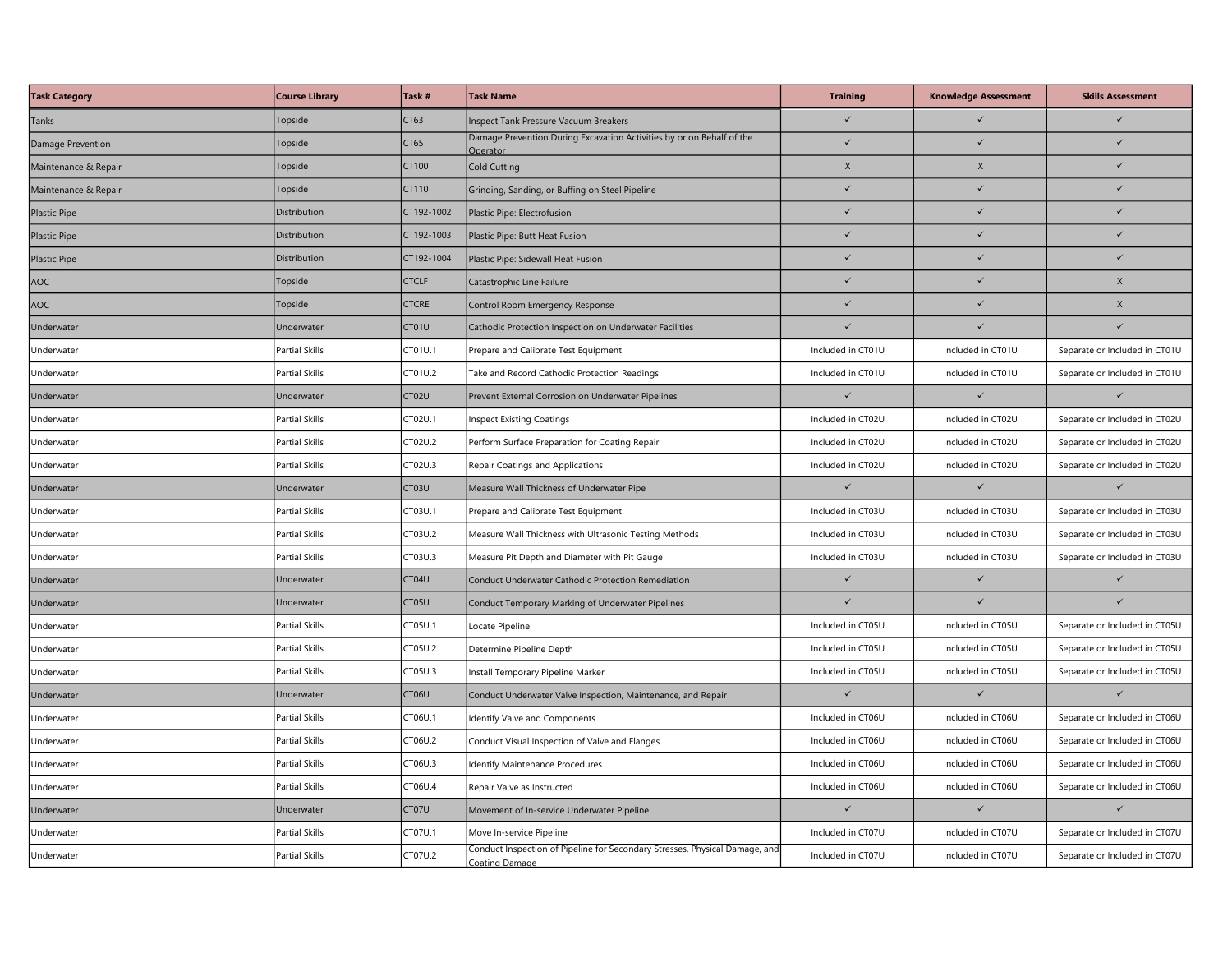| <b>Task Category</b> | <b>Course Library</b> | Task #            | <b>Task Name</b>                                                                      | <b>Training</b>   | <b>Knowledge Assessment</b> | <b>Skills Assessment</b>       |
|----------------------|-----------------------|-------------------|---------------------------------------------------------------------------------------|-------------------|-----------------------------|--------------------------------|
| Underwater           | Underwater            | CT08U             | Abandoning, Safe Disconnect, Purging, and Sealing of Underwater Pipeline              | $\checkmark$      |                             |                                |
| Underwater           | <b>Partial Skills</b> | CT08U.1           | Purge Pipeline                                                                        | Included in CT08U | Included in CT08U           | Separate or Included in CT08U  |
| Underwater           | <b>Partial Skills</b> | CT08U.2           | Safely Disconnect Pipeline                                                            | Included in CT08U | Included in CT08U           | Separate or Included in CT08U  |
| Underwater           | <b>Partial Skills</b> | CT08U.3           | Seal Disconnected Segment of Pipeline                                                 | Included in CT08U | Included in CT08U           | Separate or Included in CT08U  |
| Underwater           | Partial Skills        | CT08U.4           | Bury Disconnected Segment of Pipeline                                                 | Included in CT08U | Included in CT08U           | Separate or Included in CT08U  |
| Underwater           | Underwater            | CT09U             | Installation, Replacement, or Repair of Support Structures on Underwater<br>Component | $\checkmark$      | $\checkmark$                | $\checkmark$                   |
| Underwater           | <b>Partial Skills</b> | CT09U.1           | Replace or Repair Support Structures on Existing Underwater Components                | Included in CT09U | Included in CT09U           | Separated or Included in CT09U |
| Underwater           | <b>Partial Skills</b> | CT09U.2           | nstall Additional Underwater Support Structure Elements to Components                 | Included in CT09U | Included in CT09U           | Separated or Included in CT09U |
| Underwater           | Underwater            | CT10U             | nspection of Underwater Pipeline Facilities                                           | $\checkmark$      | $\checkmark$                |                                |
| Underwater           | <b>Partial Skills</b> | CT10U.1           | Conduct General Pipeline Inspection                                                   | Included in CT10U | Included in CT10U           | Separate or Included in CT10U  |
| Underwater           | Partial Skills        | CT10U.2           | nspect Pipeline Crossings                                                             | Included in CT10U | Included in CT10U           | Separate or Included in CT10U  |
| Underwater           | <b>Partial Skills</b> | CT10U.3           | nspect Flanged Tie-ins                                                                | Included in CT10U | Included in CT10U           | Separate or Included in CT10U  |
| Underwater           | Partial Skills        | CT10U.4           | nspect Repairs                                                                        | Included in CT10U | Included in CT10U           | Separate or Included in CT10U  |
| Underwater           | Partial Skills        | CT10U.5           | nspect Support Structures                                                             | Included in CT10U | Included in CT10U           | Separate or Included in CT10U  |
| Underwater           | Underwater            | CT11U             | Perform Underwater Pipeline Repair Activities                                         | $\checkmark$      | $\checkmark$                | $\checkmark$                   |
| Underwater           | Partial Skills        | CT11U.1           | Excavate Pipeline                                                                     | Included in CT11U | Included in CT11U           | Separate or Included in CT11U  |
| Underwater           | Partial Skills        | CT11U.2           | nstall Mechanical Split Sleeve Repair Clamp                                           | Included in CT11U | Included in CT11U           | Separate or Included in CT11U  |
| Underwater           | <b>Partial Skills</b> | CT11U.3           | Perform Basic Cutting Operations                                                      | Included in CT11U | Included in CT11U           | Separate or Included in CT11U  |
| Underwater           | <b>Partial Skills</b> | CT11U.4           | nstall Mechanical Couplings                                                           | Included in CT11U | Included in CT11U           | Separate or Included in CT11U  |
| Underwater           | Partial Skills        | CT11U.5           | nstall Spool Piece                                                                    | Included in CT11U | Included in CT11U           | Separate or Included in CT11U  |
| Underwater           | Underwater            | CT12U             | Operation of an Underwater Assembly                                                   | $\checkmark$      | $\checkmark$                | $\checkmark$                   |
| Underwater           | Underwater            | CT13U             | Perform Underwater Pigging Activities                                                 | $\checkmark$      | $\checkmark$                | $\checkmark$                   |
| Underwater           | <b>Partial Skills</b> | CT13U.1           | Perform Basic Launching Procedures                                                    | Included in CT13U | Included in CT13U           | Separate or Included in CT13U  |
| Underwater           | Partial Skills        | CT13U.2           | Perform Basic Receiving Procedures                                                    | Included in CT13U | Included in CT13U           | Separate or Included in CT13U  |
| Underwater           | Underwater            | CT14U             | Perform Underwater Flange Mating Procedures                                           | $\checkmark$      | $\checkmark$                | $\checkmark$                   |
| Underwater           | Partial Skills        | CT14U.1           | Perform General Flange Assembly Procedures                                            | Included in CT14U | Included in CT14U           | Separate or Included in CT14U  |
| Underwater           | <b>Partial Skills</b> | CT14U.2           | Perform General Flange Disassembly Procedures                                         | Included in CT14U | Included in CT14U           | Separate or Included in CT14U  |
| Underwater           | Underwater            | CT <sub>15U</sub> | Perform an Underwater Mechanical Hot Tap                                              | $\checkmark$      | $\checkmark$                | $\checkmark$                   |
| Underwater           | <b>Partial Skills</b> | CT15U.1           | Remove Coating                                                                        | Included in CT15U | Included in CT15U           | Separate or Included in CT15U  |
| Underwater           | Partial Skills        | CT15U.2           | Conduct Pipeline Quality Checks                                                       | Included in CT15U | Included in CT15U           | Separate or Included in CT15U  |
| Underwater           | Partial Skills        | CT15U.3           | nstall Hot Tap Fitting                                                                | Included in CT15U | Included in CT15U           | Separate or Included in CT15U  |
| Underwater           | <b>Partial Skills</b> | CT15U.4           | Operate Tool and Remove Coupon                                                        | Included in CT15U | Included in CT15U           | Separate or Included in CT15U  |
| Underwater           | <b>Partial Skills</b> | CT15U.5           | Repair Coating and Bury Pipeline as Required                                          | Included in CT15U | Included in CT15U           | Separate or Included in CT15U  |